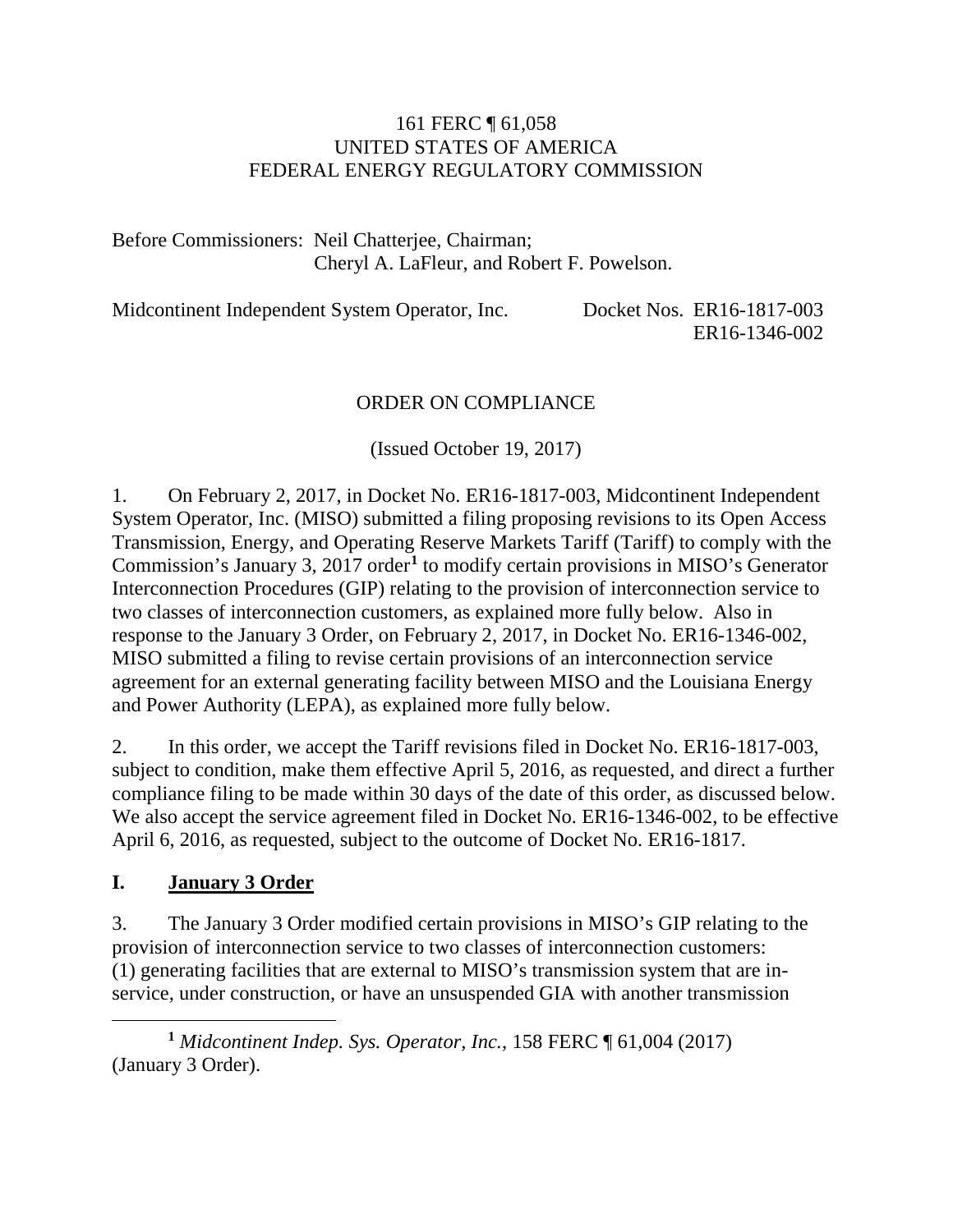provider, but are seeking Network Resource Interconnection Service (NRIS)**[2](#page-1-0)** with MISO (E-NRIS);**[3](#page-1-1)** and (2) generating facilities located within MISO that already have Energy Resource Interconnection Service (ERIS)<sup>[4](#page-1-2)</sup> with MISO but seek to upgrade that service to NRIS (NRIS-only). Specifically, in the January 3 Order, the Commission accepted revisions made by MISO to the *pro forma* E-NRIS Service Agreement, subject to condition, and made it effective as of April 5, 2016.**[5](#page-1-3)** The Commission directed MISO to submit a further compliance filing to:  $(1)$  change the termination clause to match that of the existing termination clause in the *pro forma* Generator Interconnection Agreement (GIA);**[6](#page-1-4)** and (2) provide an Appendix B to the *pro forma* E-NRIS Service Agreement that (a) included all milestones from Appendix B to the *pro forma* GIA (or an explanation for why certain milestones did not apply), and (b) included section B (transmission owner's milestones) to Appendix B.<sup>[7](#page-1-5)</sup> Also in the January 3 Order, the Commission accepted, subject to condition, a revised LEPA E-NRIS Service Agreement filed in Docket No. ER16-1346-001, to be effective as of April 6, 2016.**[8](#page-1-6)** The Commission directed MISO to submit with its compliance filing revisions to the LEPA E-NRIS Service Agreement to conform it to the *pro forma* E-NRIS Service Agreement, as revised according to the January 3 Order.

**<sup>3</sup>** E-NRIS is External NRIS.

<span id="page-1-2"></span><span id="page-1-1"></span>**<sup>4</sup>** ERIS allows an interconnection customer to connect its Generating Facility to the MISO transmission system or distribution system, as applicable, and to be eligible to deliver the Generating Facility's electric output using the existing firm or non-firm capacity of the transmission system on an as-available basis. MISO, FERC Electric Tariff, Attachment X (70.0.0), § 1.

<span id="page-1-3"></span>**<sup>5</sup>** January 3 Order, 158 FERC ¶ 61,004 at P 26.

<span id="page-1-4"></span>**<sup>6</sup>** *Id.* P 27.

 $\overline{a}$ 

<span id="page-1-5"></span>**<sup>7</sup>** *Id.* P 28.

<span id="page-1-6"></span>**<sup>8</sup>** *Id.* PP 26-28.

<span id="page-1-0"></span>**<sup>2</sup>** NRIS allows an interconnection customer to interconnect its Generating Facility to the MISO transmission system or distribution system, as applicable, and integrate its Generating Facility with the transmission system to deliver its output over that system in the same manner as for any Generating Facility designated as a network resource. MISO, FERC Electric Tariff, Attachment X (70.0.0), § 1. Unless indicated otherwise, all capitalized terms shall have the same meaning given them in the MISO Tariff.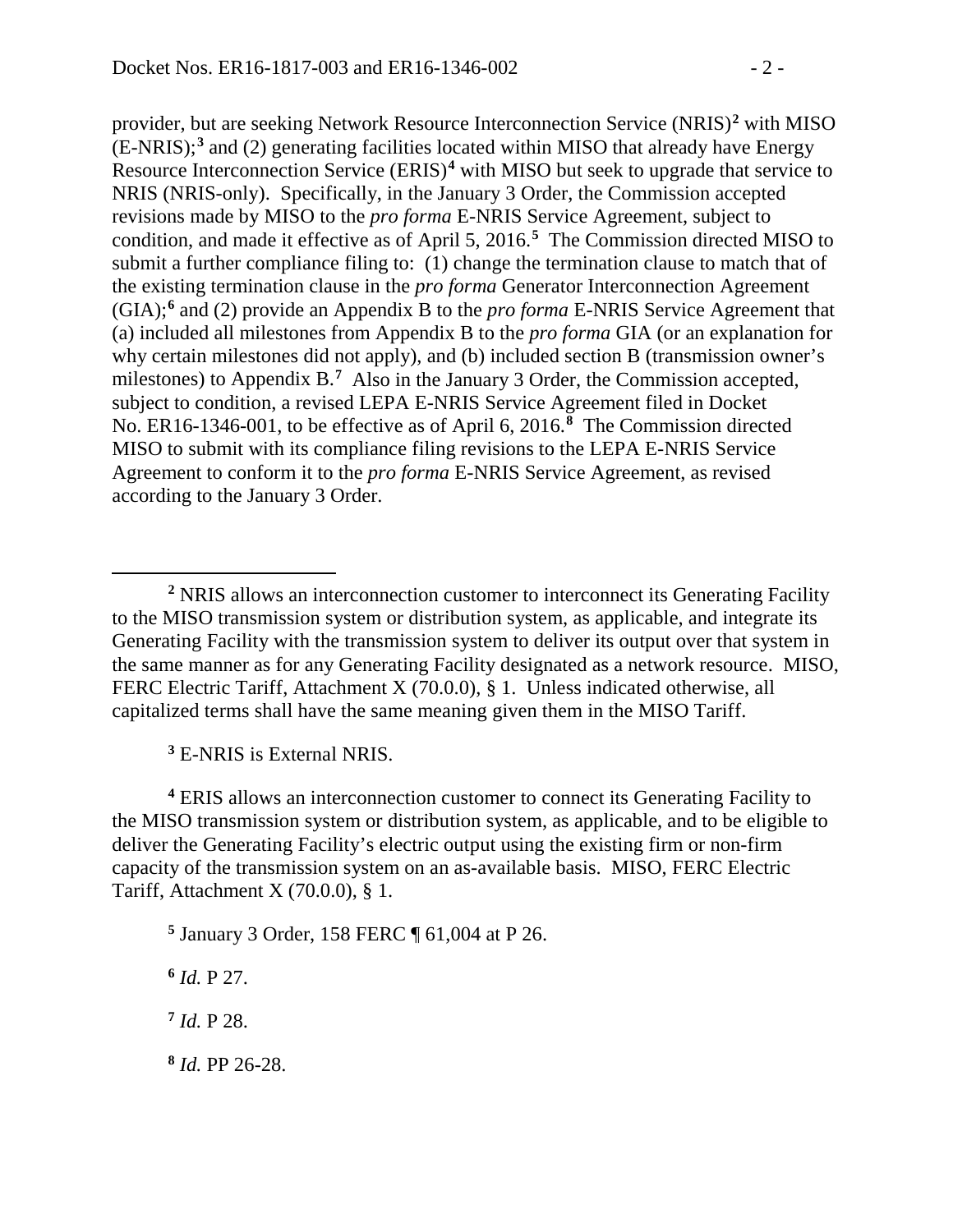### **II. Filings**

 $\overline{a}$ 

### **A. E-NRIS Filing, Docket No. ER16-1817-003**

4. MISO states that it has revised Article 8.0 of the E-NRIS Service Agreement to comply with the Commission's directives in the January 3 Order.<sup>[9](#page-2-0)</sup> Specifically, MISO proposes changes to the termination provision to match the termination provision in the *pro forma* GIA. MISO further proposes to retain the milestones currently listed in Appendix B of the *pro forma* E-NRIS Service Agreement, asserting that the additional milestones in Appendix B of the *pro forma* GIA do not apply to E-NRIS customers. **[10](#page-2-1)** MISO explains that the E-NRIS Service Agreement is not a construction document like the GIA and does not contain provisions that trigger the milestones found in MISO's *pro forma* GIA. Furthermore, MISO argues that an interconnection customer's execution of an E-NRIS Service Agreement is necessarily preceded by the execution of a GIA by the interconnection customer with a transmission provider other than MISO. MISO asserts that many of the milestones listed in Appendix B of the MISO *pro forma* GIA

<span id="page-2-0"></span>**<sup>9</sup>** MISO, E-NRIS Compliance Filing, Docket No. ER16-1817-003, Transmittal Letter at 3 (filed Feb. 2, 2017) (E-NRIS Filing).

<span id="page-2-1"></span>**<sup>10</sup>** *Id.* at 4. According to MISO, the additional milestones in Appendix B of the *pro forma* GIA that do not apply to E-NRIS customers are: (1) Milestone 2a – Provide Certificate of Insurance; (2) Milestone 3 – Provide to Transmission Provider reasonable evidence of continued site control; (3) Milestone 3 – Provide evidence of one of several milestones having been achieved, pursuant to GIP 11.3; (4) Milestone 4 – Provide security deposit to Transmission Owner to commence design, equipment procurement and construction for Interconnection Facilities pursuant to GIP 5.5 and 5.6; (5) Milestone 5 – Hold a pre-construction meeting; (6) Milestone 6 – Provide initial design and specifications for Interconnection Customer's Interconnection Facilities to Transmission Owner and Transmission Provider, pursuant to GIA 5.10.1; (7) Milestone 7 – Provide final design and specifications for Interconnection Customer's Interconnection Facilities to Transmission Owner and Transmission Provider, pursuant to GIA 5.10.1; (8) Milestone 8 – Deliver to Transmission Owner and Transmission Provider "as-built" drawings, information and documents regarding Interconnection Customer's Interconnection Facilities, pursuant to GIA 5.10.3; (9) Milestone 9 – Notify Transmission Provider and Transmission Owner in writing of Local Balancing Authority where Generating Facility is located, pursuant to GIA 9.2; (10) Milestone 10 – Hold a preenergization meeting; (11) Milestone 11 – Establish an initial Synchronization Date; (12) Milestone 13 – Provide notice on the status of the Generating Facility; and (13) Milestone 14 – Provide notice of a test plan in advance of conducting tests for the Generating Facility.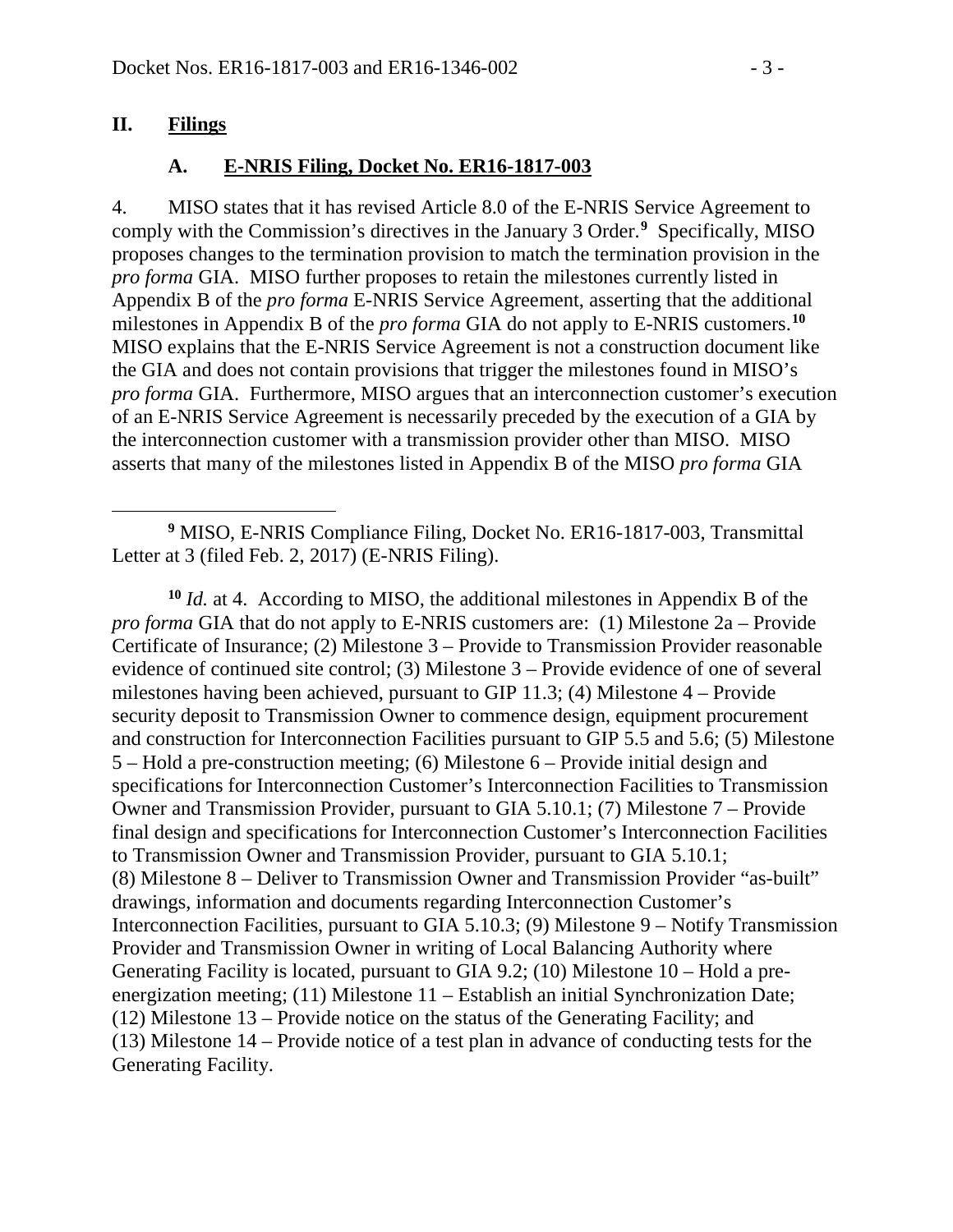are more appropriately addressed in the interconnection customer's GIA with the host transmission provider.

5. MISO further argues that, because the transmission owner is not a party to the E-NRIS Service Agreement, inclusion of the transmission owner's milestone obligations is not appropriate in the *pro forma* E-NRIS Service Agreement.**[11](#page-3-0)** MISO states that any transmission owner milestones would be contemplated in a Facilities Construction Agreement between MISO, the transmission owner, and the interconnection customer. In order to provide clarity, MISO includes new language in section B of Appendix B to the *pro forma* E-NRIS Service Agreement, as follows:

Transmission Owner is not a party to this Service Agreement and has no milestone obligations under this Service Agreement. Any Transmission Owner obligations will be contemplated by a Facilities Construction Agreement, if applicable.

6. MISO requests that the proposed Tariff revisions become effective April 5, 2016, as set forth in the January 3 Order. **[12](#page-3-1)**

# **B. LEPA E-NRIS Service Agreement, Docket No. ER16-1346-002**

7. MISO states that it revised the LEPA E-NRIS Service Agreement filed in Docket No. ER16-1346-001 to conform that agreement to the *pro forma* E-NRIS Service Agreement, in accordance with the January 3 Order.**[13](#page-3-2)** MISO requests that the proposed revisions become effective April 6, 2016, as set forth in the January 3 Order.**[14](#page-3-3)**

## **III. Notice and Responsive Pleadings**

8. On February 2, 2017, notice of the compliance filings in Docket Nos. ER16-1817- 003 and ER16-1346-002 was published in the *Federal Register*, 82 Fed. Reg. 9735 (2017), with interventions and protests due on or before February 23, 2017. None was filed in Docket No. ER16-1346-002. The American Wind Energy Association and Wind

**<sup>11</sup>** *Id.* at 5.

**<sup>12</sup>** *Id.*

<span id="page-3-0"></span> $\overline{a}$ 

<span id="page-3-3"></span><span id="page-3-2"></span><span id="page-3-1"></span>**<sup>13</sup>** MISO, LEPA E-NRIS Service Agreement Compliance Filing, Docket No. ER16-1346-002, Transmittal Letter at 1 (filed Feb. 2, 2017).

**<sup>14</sup>** E-NRIS Filing, Transmittal Letter at 5.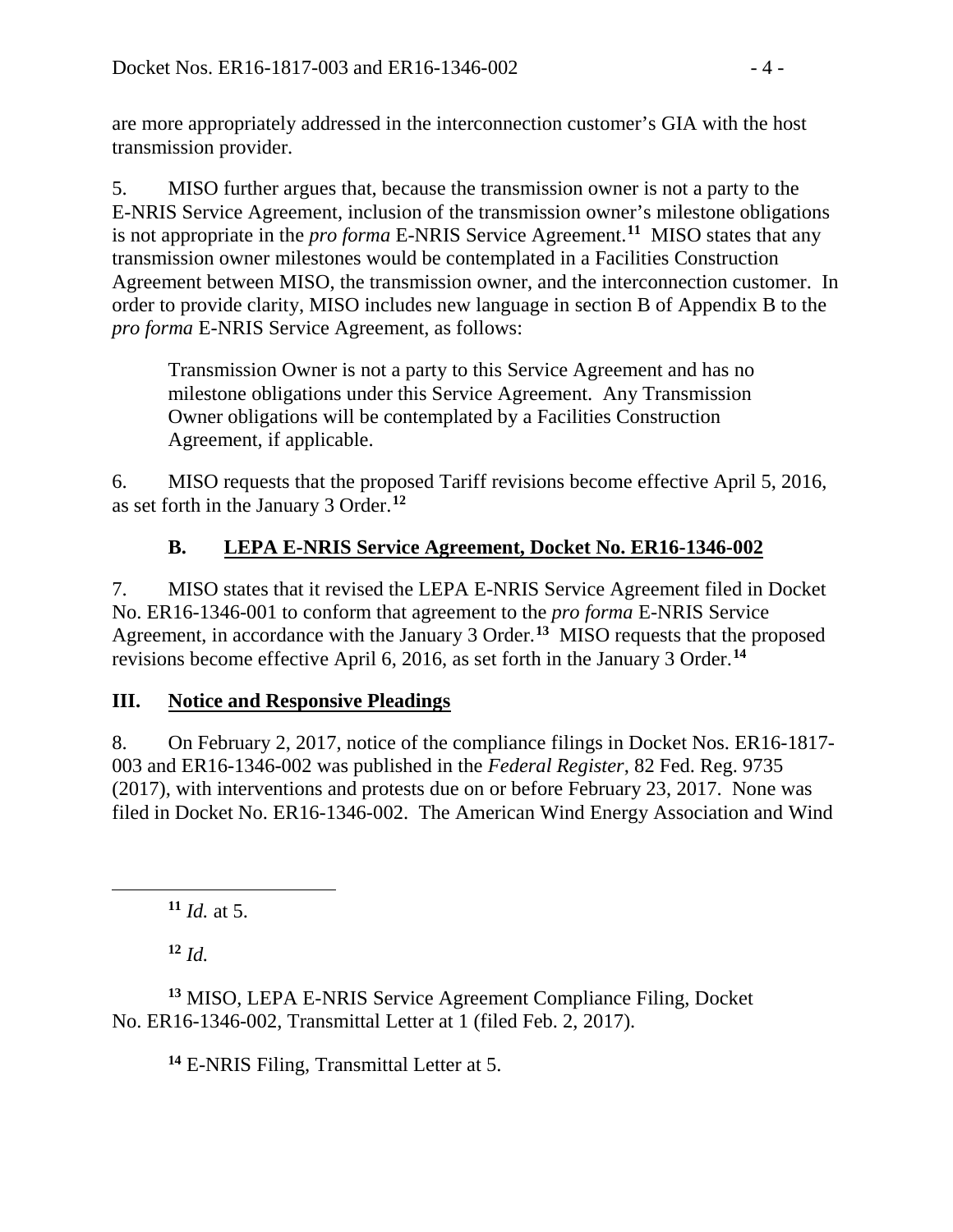on the Wires (together, AWEA/WOW) filed a timely protest in Docket No. ER16-1817- 003.

9. On March 31, 2017, in Docket No. ER16-1817-003, MISO filed a motion for leave to answer and answer to AWEA/WOW's protest.

10. AWEA/WOW argue that MISO's proposed *pro forma* E-NRIS Service Agreement filed in Docket No. ER16-1817-003 has not provided the necessary clarity required by the Commission, as MISO has not specified that the E-NRIS customer will be subject to the same level of milestone commitments and detail that apply to the interconnection customer under a GIA. **[15](#page-4-0)** AWEA/WOW assert that there is a need to ensure that the construction portion of *pro forma* E-NRIS is commensurate with the construction portion of the *pro forma* GIA, and that, for generation external to MISO, this is done under two agreements (the *pro forma* E-NRIS Service Agreement and a *pro forma* Facilities Construction Agreement ). **[16](#page-4-1)** In its answer, MISO responds that parity between the *pro forma* GIA and the *pro forma* E-NRIS Service Agreement is neither necessary nor attainable because: (1) the *pro forma* E-NRIS Service Agreement does not contemplate the construction of new interconnection facilities, as it addresses the interconnection of facilities already in-service; and (2) where construction upgrades may be necessary, any construction obligations will be addressed by the interconnection customer's GIA with a transmission provider external to MISO or Facilities Construction Agreement with a transmission owner and MISO.**[17](#page-4-2)**

11. AWEA/WOW argue that MISO's proposed addition of language clarifying that the transmission owner is not a party to the E-NRIS Service Agreement is incomplete, as it does not address the issue of any construction agreement. Thus, AWEA/WOW suggest that, in order to ensure all milestone costs and timely completion obligations are transparent, MISO should specify, in the *pro forma* E-NRIS Service Agreement, that "[a]ny Transmission Owner and E-NRIS Customer obligations will be contemplated by completing the information in Appendix A to Transmission Provider's a *pro forma* Facilities Construction Agreement, or Multi-Party Facilities Construction Agreement, as if applicable."**[18](#page-4-3)** In its answer, MISO does not oppose the additional references to the

**<sup>16</sup>** *Id.* at 2-3.

<span id="page-4-2"></span><span id="page-4-1"></span><span id="page-4-0"></span> $\overline{a}$ 

**<sup>17</sup>** MISO Answer, Docket No. ER16-1817-003, at 3-4 (filed Mar. 31, 2017).

<span id="page-4-3"></span>**<sup>18</sup>** AWEA/WOW Protest at 3.

**<sup>15</sup>** AWEA/WOW Protest, Docket No. ER16-1817-003, at 2 (filed Feb. 23, 2017).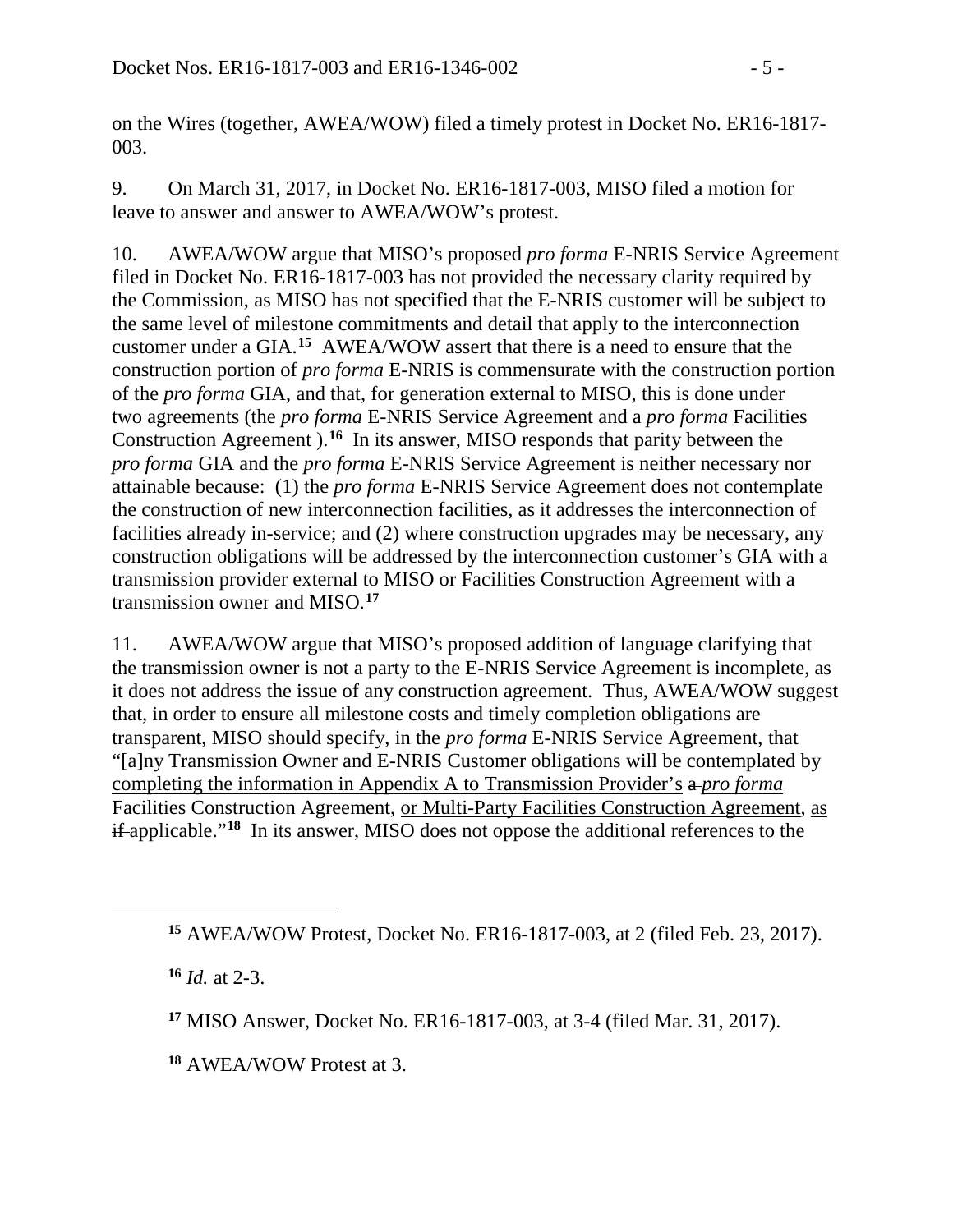E-NRIS customer and the Multi-Party Facilities Construction Agreement. **[19](#page-5-0)** However, MISO opposes the inclusion of the additional phrase "completing the information in Appendix A to Transmission Provider's a *pro forma* Facilities Construction Agreement, or Multi-Party Facilities Construction Agreement, as if applicable." MISO states that a reference directly to Appendix A is overly specific and unnecessary because transmission owner obligations are contemplated throughout each construction agreement and not only in Appendix A.

12. In its answer, MISO states that the proposed *pro forma* E-NRIS Service Agreement wholly complies with the January 3 Order and that the revisions suggested by AWEA/WOW do not achieve any additional level compliance with the specific directives of the January 3 Order and are beyond the scope of this compliance proceeding.**[20](#page-5-1)**

# **IV. Commission Determination**

# **A. Procedural Matters**

13. Rule 213(a)(2) of the Commission's Rules of Practice and Procedure, 18 C.F.R. § 185.213(a)(2) (2017), prohibits an answer to a protest unless otherwise ordered by the decisional authority. We will accept MISO's answer because it has provided information that has assisted us in our decision-making process.

# **B. Substantive Matters**

14. We accept MISO's proposed Tariff revisions in Docket No. ER16-1817-003, subject to condition, to be effective April 5, 2016, as requested, and direct a further compliance filing to be made within 30 days of the date of this order, as discussed below. **[21](#page-5-2)** We find that MISO's proposed E-NRIS provisions are just and reasonable and in compliance with the Commission's directives in the January 3 Order, with the exceptions noted below. The Tariff changes will ensure comparable treatment for all interconnection customers, external or internal, existing or new. We also accept MISO's revised LEPA E-NRIS Service Agreement in Docket No. ER16-1346-002, subject to the

**<sup>19</sup>** MISO Answer at 5.

**<sup>20</sup>** *Id.* at 3.

<span id="page-5-0"></span> $\overline{a}$ 

<span id="page-5-2"></span><span id="page-5-1"></span>**<sup>21</sup>** MISO states that the E-NRIS Filing is being made pursuant to the January 3 Order and also pursuant to section 205 of the FPA (16 U.S.C. § 824d (2012)). *See*  E-NRIS Filing, Transmittal Letter at 1. We disagree and find that the filing is made in compliance with the January 3 Order, which was issued according to the Commission's authority under section 206 of the FPA.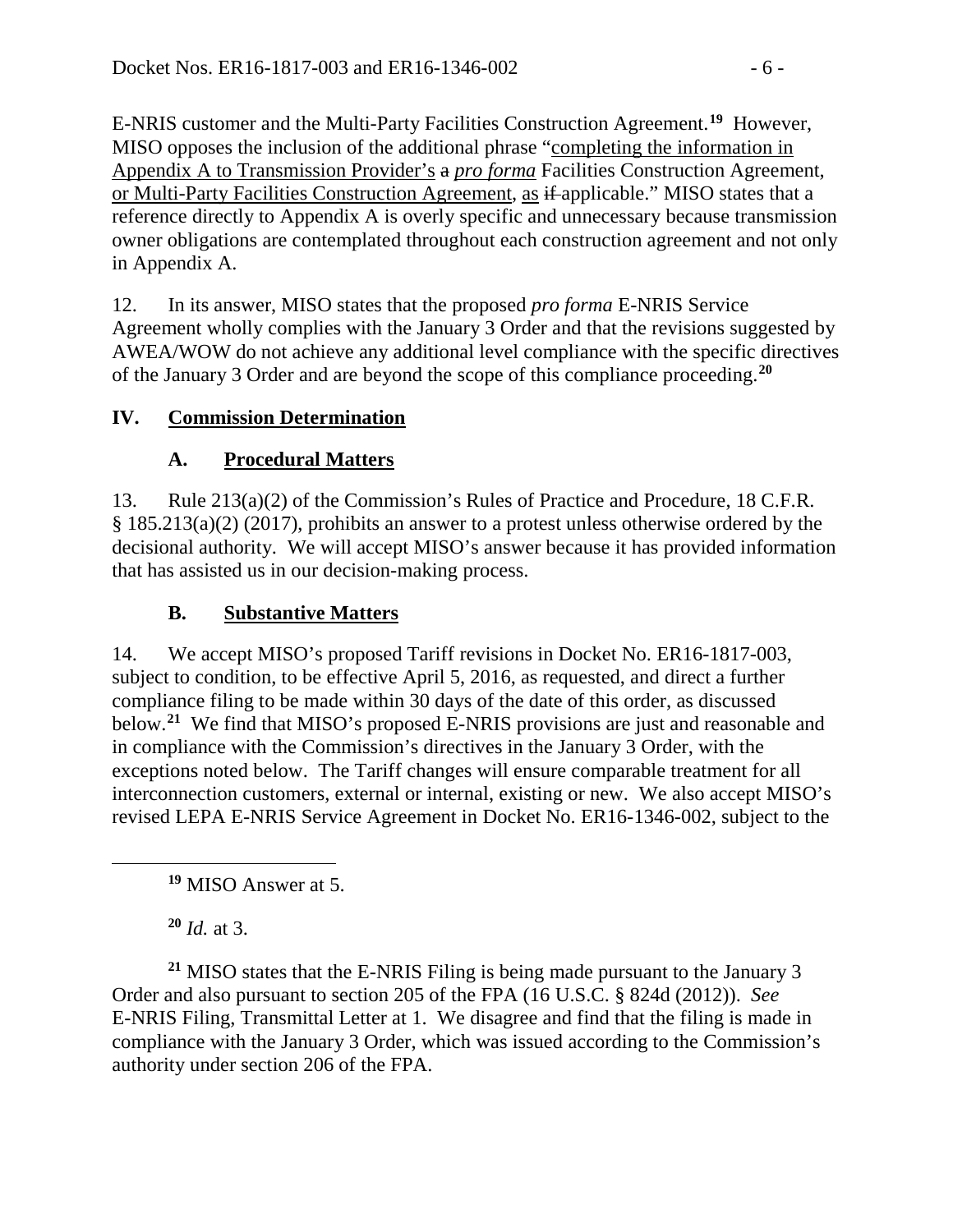outcome of Docket No. ER16-1817, to be effective April 6, 2016, as requested. We direct MISO to submit with its compliance filing revisions to the LEPA E-NRIS Service Agreement to conform that agreement with the *pro forma* E-NRIS Service Agreement, as revised according to the directives in this order.

15. In the January 3 Order, the Commission directed MISO to "submit a new Appendix B to the *pro forma* E-NRIS Service Agreement and the LEPA E-NRIS Service Agreement that (1) either includes all milestones from Appendix B to the *pro forma* GIA or explains why certain milestones do not apply, and (2) includes section B (transmission owner's milestones)."**[22](#page-6-0)** With regard to the first directive, MISO, in its compliance filings, proposes to retain the milestones currently listed in Appendix B of the *pro forma* E-NRIS Service Agreement, stating that the additional milestones in Appendix B of the *pro forma* GIA do not apply to E-NRIS customers and that an E-NRIS customer already has a GIA with its home transmission provider. We agree that in cases where the E-NRIS customer is already in-service and has a GIA with its home transmission provider, the additional milestones, which focus largely on the implementation of interconnection facilities, would not apply, as those facilities would already be in place for a generator that is in-service. Accordingly, such E-NRIS customers should be permitted in the E-NRIS Service Agreement to simply indicate that the milestones do not apply to them, as they are already in-service.

16. However, MISO indicates that an E-NRIS customer could also be a generator that is still under construction or subject to an unsuspended GIA.**[23](#page-6-1)** In this case, we find that comparability requires that such E-NRIS customers abide by similar milestones in MISO that are applied to internal generators seeking to interconnect in MISO. The Commission has stated, "Tariff provisions should ensure that all interconnection customers, internal and external, and new and existing, are treated comparably."**[24](#page-6-2)** We find that MISO's reliance on the milestones contained in an external transmission provider's GIA does not provide assurance that those milestones are comparable to the milestones required in a GIA for an internal customer, which could lead to non-comparable treatment between customers internal and external to MISO. For this reason, as well as to increase the transparency of the interconnection process, we direct MISO to add, in a compliance filing to be made within 30 days of the date of this order, milestones to Appendix B of the *pro forma* E-NRIS Service Agreement that ensure that generators whose projects are under development in another transmission provider's interconnection process and are seeking E-NRIS with MISO are making adequate progress toward interconnection with their home transmission provider. These milestones should also provide reassurance to

**<sup>24</sup>** *Id.* P 34.

<span id="page-6-2"></span><span id="page-6-1"></span><span id="page-6-0"></span> $\overline{a}$ 

**<sup>22</sup>** January 3 Order, 158 FERC ¶ 61,004 at P 28.

**<sup>23</sup>** *Internal MISO Generation v. MISO,* 154 FERC ¶ 61,248, at P 15 (2016).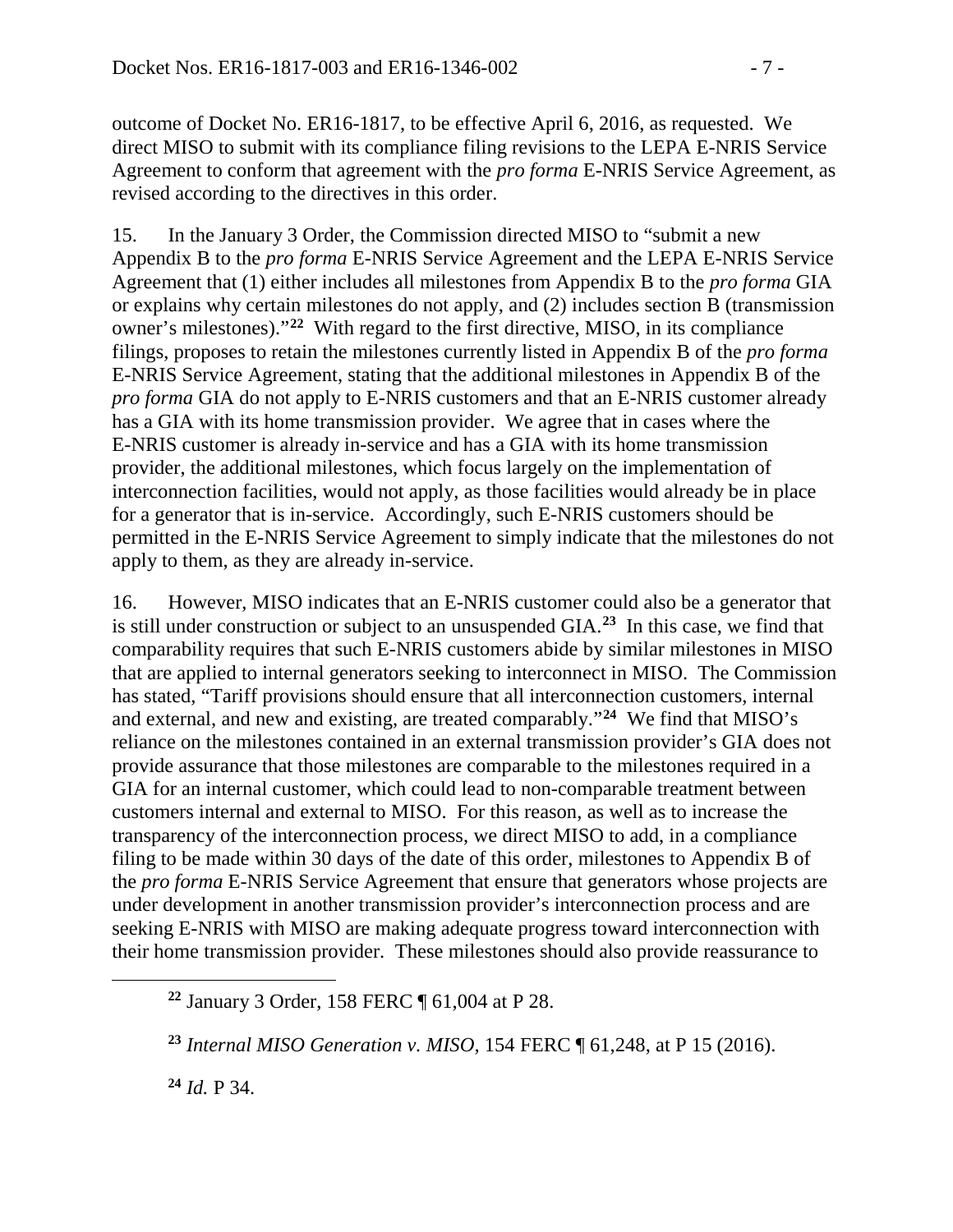both MISO and other interconnection customers that any customer seeking E-NRIS, whose generating facility is not yet in-service and has another home transmission provider, is making progress toward interconnection. We note that the milestones listed in MISO's *pro forma* GIA provide the types of information that indicate whether adequate progress is being made on an interconnection request. We acknowledge, however, that these milestones will need to be adjusted for external generators seeking E-NRIS to allow them, in some cases, to simply indicate that they have complied with a given milestone requirement in their home transmission provider's interconnection process (instead of duplicating such efforts with MISO). MISO may also, on compliance, explain why a given milestone should not apply to an E-NRIS Service Agreement, either because it does not provide useful information to MISO and other interconnection customers or otherwise.

17. With regard to the second compliance directive in the January 3 Order, with the changes discussed below, we agree with MISO's proposal to add text to the *pro forma* E-NRIS Service Agreement to make clear that any MISO transmission owner milestone obligations triggered by a request for E-NRIS would be contemplated by a Facilities Construction Agreement rather than the E-NRIS Service Agreement, as the transmission owner would not be a party to an E-NRIS Service Agreement. We find, however, that MISO's proposed additional text to the *pro forma* E-NRIS Service Agreement does not provide adequate clarity to ensure that E-NRIS customers are being treated comparably with other similarly-situated interconnection customers, as the proposed additional text does not include the use of a Multi-Party Facilities Construction Agreement. However, we reject AWEA/WOW's suggestion that the *pro forma* E-NRIS Service Agreement should refer specifically to Appendix A of the Facilities Construction Agreement and the Multi-Party Facilities Construction Agreement, as the body of those agreements may also include obligations for the transmission owner. Accordingly, we direct MISO, in a compliance filing to be submitted within 30 days of the date of this order, to alter its proposed revisions to the *pro forma* E-NRIS Service Agreement as follows:

Transmission Owner is not a party to this Service Agreement and has no milestone obligations under this Service Agreement. Any Transmission Owner obligations related to the service established in this Service Agreement will be contemplated by a *pro forma* Facilities Construction Agreement, or Multi-Party Facilities Construction Agreement, as if applicable.